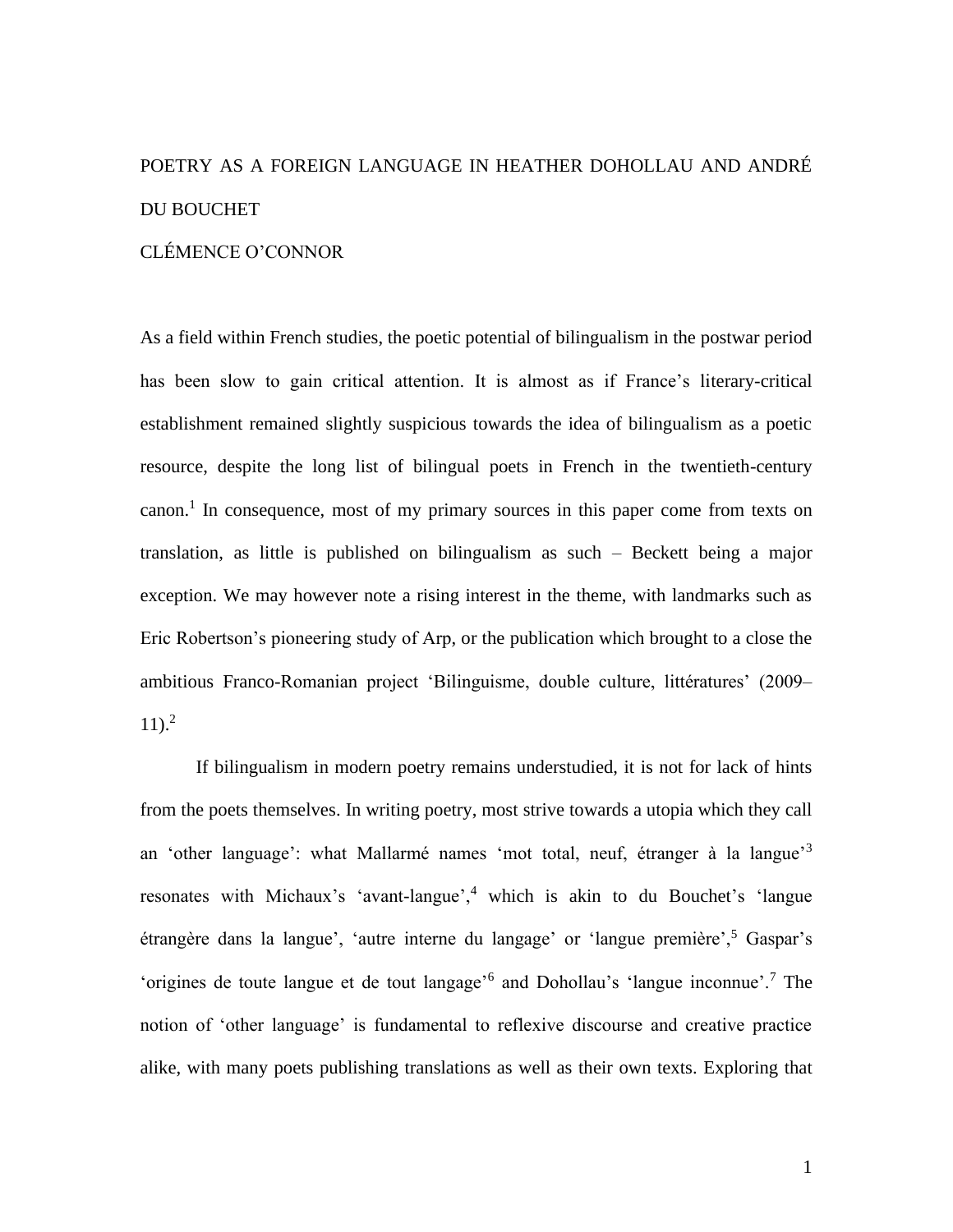notion yields valuable insights into the nature of what is attempted in writing poetry, and leads us to challenge several commonplaces, such as the primacy of the mother tongue in a writer's allegiances, or the self-enclosed genre poetry is often perceived to be: an important juncture point with the philosophy of language will come to light, as will potential political implications.

In the pursuit of an 'other language' through poetry, being bilingual can be a decisive advantage. I shall focus on two bilingual poets of the same generation, born in the mid-nineteen twenties. André du Bouchet (1924–2001) is relatively well known, while Heather Dohollau (1925–2013) is less familiar. Although their paths did not cross, they share in common their French-English bilingualism. Du Bouchet's mother was of Jewish-Russian descent. Under Vichy law she was no longer able to work as a doctor and the family went into exile. From the age of seventeen, and for about eight years, du Bouchet studied and taught in Amherst and Harvard, with no social use of French, and it was only on his return to France that he started composing in his first language. Even looking back at his childhood, as the child of an American citizen born in Russia, cared for by German nannies, he recalls 'un sentiment de proximité avec des langues inconnues'. <sup>8</sup> Dohollau was born in the Rhondda Valley, then one of the mining valleys of South Wales, but she went to France as a young woman following her mother's death and lived there from the early fifties.<sup>9</sup> In 1966 she adopted French as her writing language, in which all fourteen of her books were published. Her sense of linguistic duality may have been heightened by the awareness of living in areas that are themselves bilingual: Wales and Brittany (she had some contact with both Welsh and Breton, even though she spoke neither). As a poet, her consciousness seems informed by a latent translatability or 'voix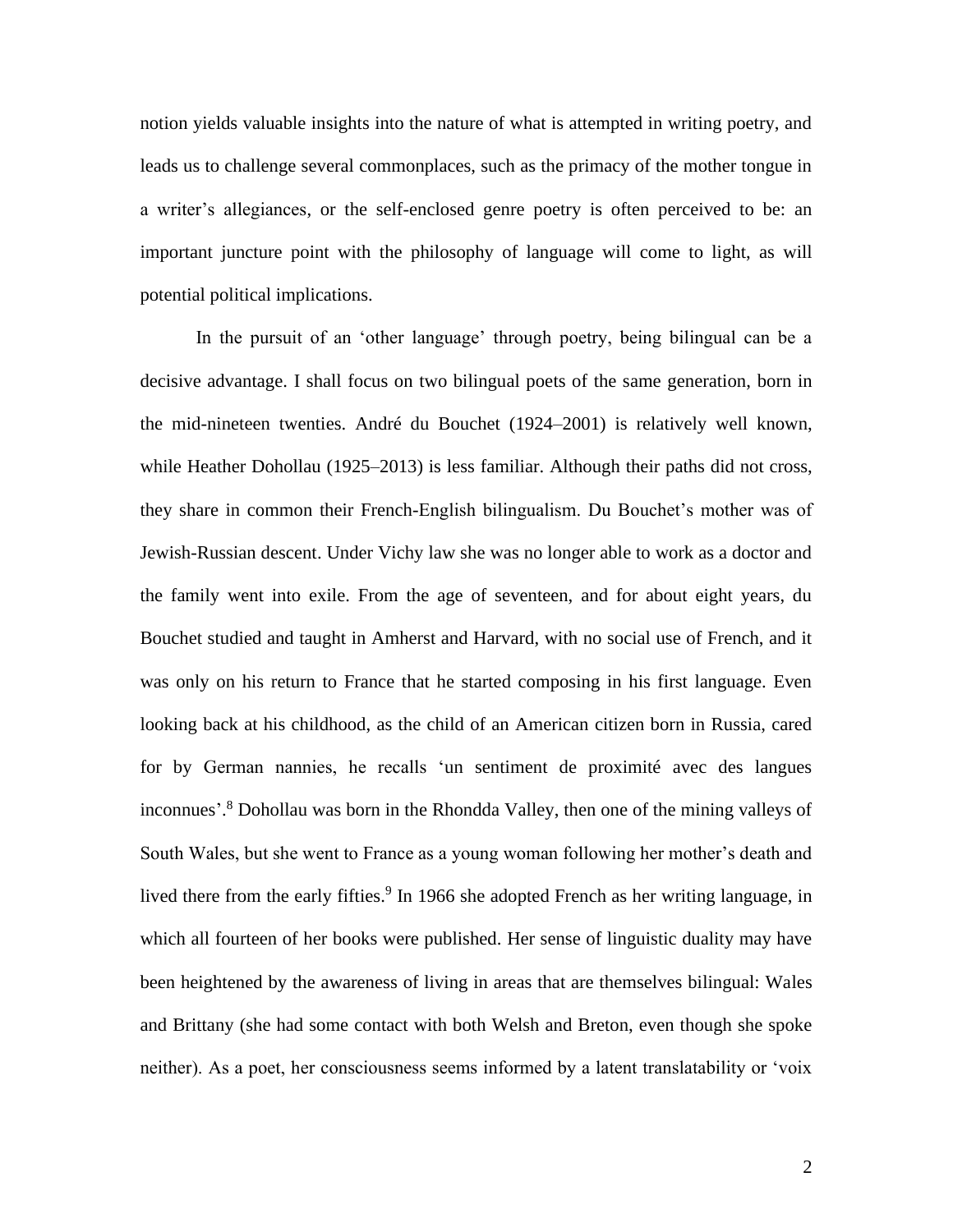retournée' – a phrase which itself splits into two meanings.<sup>10</sup> Her voice is turned inside out like a glove as she switches languages, but also potentially returned to some kind of origin, in spite of the successive exiles and losses that mark her work, such as the years of poetic aphasia that followed her mother's death. In that instance, we may read 'retournée' as a deliberate anglicism: her voice was returned, or restored to her, when she settled in France permanently.

In what du Bouchet and Dohollau wrote on translation and on French as a language, the notion of a fruitful 'difficulty' prevails; it will be my starting point.<sup>11</sup> I shall then move on to their treatment of poetry as a foreign language, which will yield some valuable insights into the access they seek into what could be called the unsaid – as embodied in the poem's interplay with whiteness, and distinct from an entirely inchoate ineffable.

Both poets associate French with difficulty. Dohollau recollects finding, as a child, a French grammar book belonging to her father and assessing its contents in these words: 'I wonder how French children can learn their language. It's far too difficult for their age.'<sup>12</sup> The term would later gain new relevance: '[l]a difficulté ne s'est pas estompée depuis 1966 [the date of her shift to French]: elle est presque un absolu, une qualité intrinsèque à mon rapport au français.<sup>'13</sup> In the same interview, she explains: '[l]a difficulté du français crée son entrée. Le problème de sa propre langue, c'est l'absence apparente d'obstacle. Se cogner contre la difficulté est une force et une direction qui peut aussi par la suite se transposer dans la "première langue".'<sup>14</sup> In talking about French as the matter of poetry, the emphasis is on physical, tangible resistance. Her language change appears as promising ('une entrée') but also arduous ('se cogner contre') – and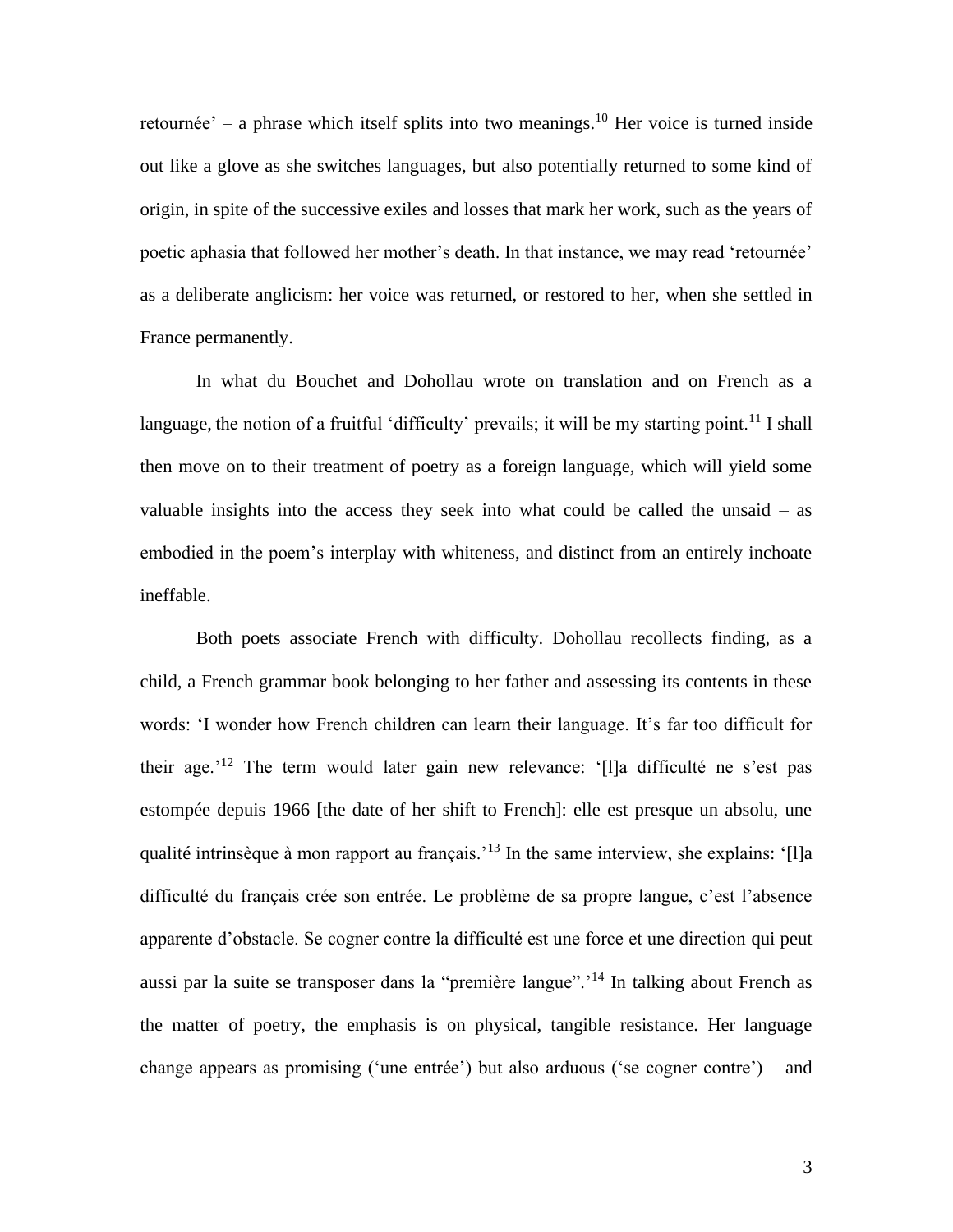indeed she often evokes it as a door or a wall. This experience introduces a heightened self-consciousness in grappling with difficulties that are inherent in the poetic handling of any language. The empowering effect of difficulty ('une force et une direction') lies in its ability to be transposed: the mother tongue not only loses its primacy but is regenerated by the 'daughter tongue', as Dohollau called it. Poetry writing is about finding and sustaining an illuminating distance to words. When awarded the Légion d'Honneur in 2000, she quoted Valéry's aphorism to make this point: 'Une difficulté est une lumière. Une difficulté insurmontable est un soleil.<sup>'15</sup>

Du Bouchet's first collection, *Dans la chaleur vacante*, is pervaded with the word 'mountain', which according to him, embodied his struggle with French at the time of his return from the United States: 'le mot de "montagne" […] n'était autre que la langue que je commençais à habiter et à laquelle je me heurtais.'<sup>16</sup> He also calls French 'une langue avec laquelle je me trouve en lutte', $^{17}$  yet this struggle is a fruitful one: 'en plusieurs langues, nous nous retrouvons',  $18$  an assertion which would be echoed by the notion of 'voix retournée' in Dohollau. For both poets, it is essential to find ways of cultivating this wrestling with language, and the estranged rapport to words that it institutes. Hence their interest in translation: du Bouchet explains,

Je n'ai pas envisagé ces traductions très différemment de mon propre travail. Je traduis parce que j'entretiens un rapport de difficulté avec ma propre langue: il s'agit d'abord de me traduire moi-même en français, de traduire en français, dans ma propre langue, des impressions, des pensées.<sup>19</sup>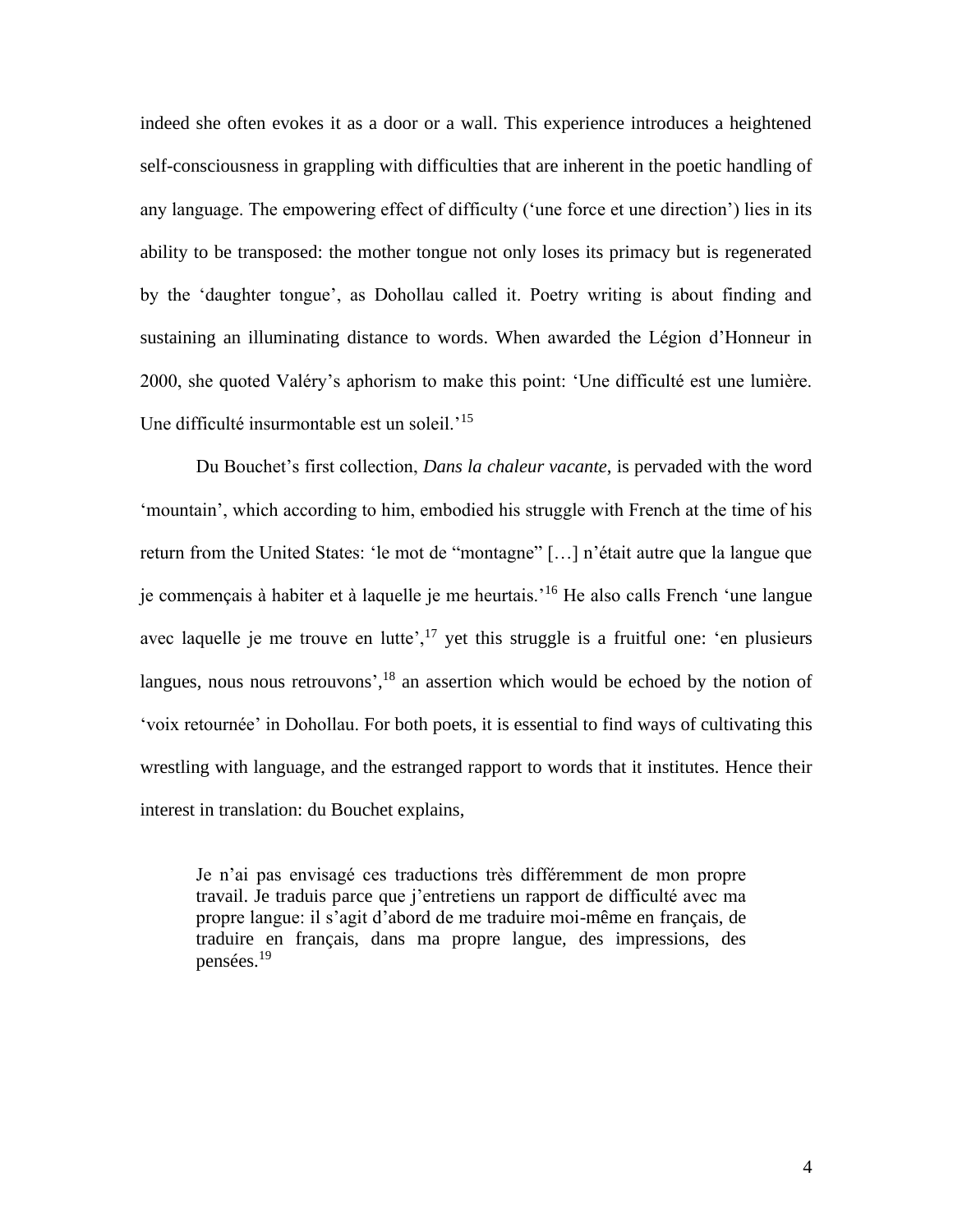The kind of translation he refers to is that originating with the German Romantics and radicalized since Benjamin. Its ethos is one of faithfulness through distance, because what one translates always has to be a relation:

[J]e dois rendre compte de la chose qui m'a échappé, c'est-à-dire de la chose elle-même et de l'écart qui m'en sépare. Je dois rendre compte de ma visée et en même temps de ce qui me sépare de l'objet auquel je m'attache. Donc je traduis un *rapport*. 20

To achieve this, according to Benjamin's precept, 'c'est vis-à-vis de sa propre langue que l'on exerce sa liberté.<sup>21</sup> Translation is required not only from, but into a foreign language if it is to preserve a sense of the original's otherness.<sup>22</sup> Dohollau, too, embraces this view of translation in her text on her friend Pierre Jean Jouve's translation of Shakespeare's *Sonnets*:

A translator must first live with the words he is to translate, feeling their shape and weight, and above all their rhythm, so as to bring his own language as near as possible to them.<sup>23</sup>

The metaphors for this process are distinctly haptic. 'Feeling their shape and weight', the translator moves like a blind man through the text, as he does too in du Bouchet: 'comme à tâtons, traduire… Sur un écart, manifeste alors, confirmé, de deux langues au moins – non plus l'une à l'autre, mais l'une comme l'autre, étrangères...<sup>24</sup>

Negotiating the blind spots between languages is evidently an important aspect of translating, but the aim is not to iron them out. Alien rhythms and new meanings are introduced within known words, inviting us to lend them an estranged ear. And this, in the hope that derailing one's writing language will cause an upheaval: 'Lorsque je traduis, je participe au natal, à l'inconnu qui, parce qu'il me surprend, me prive de ma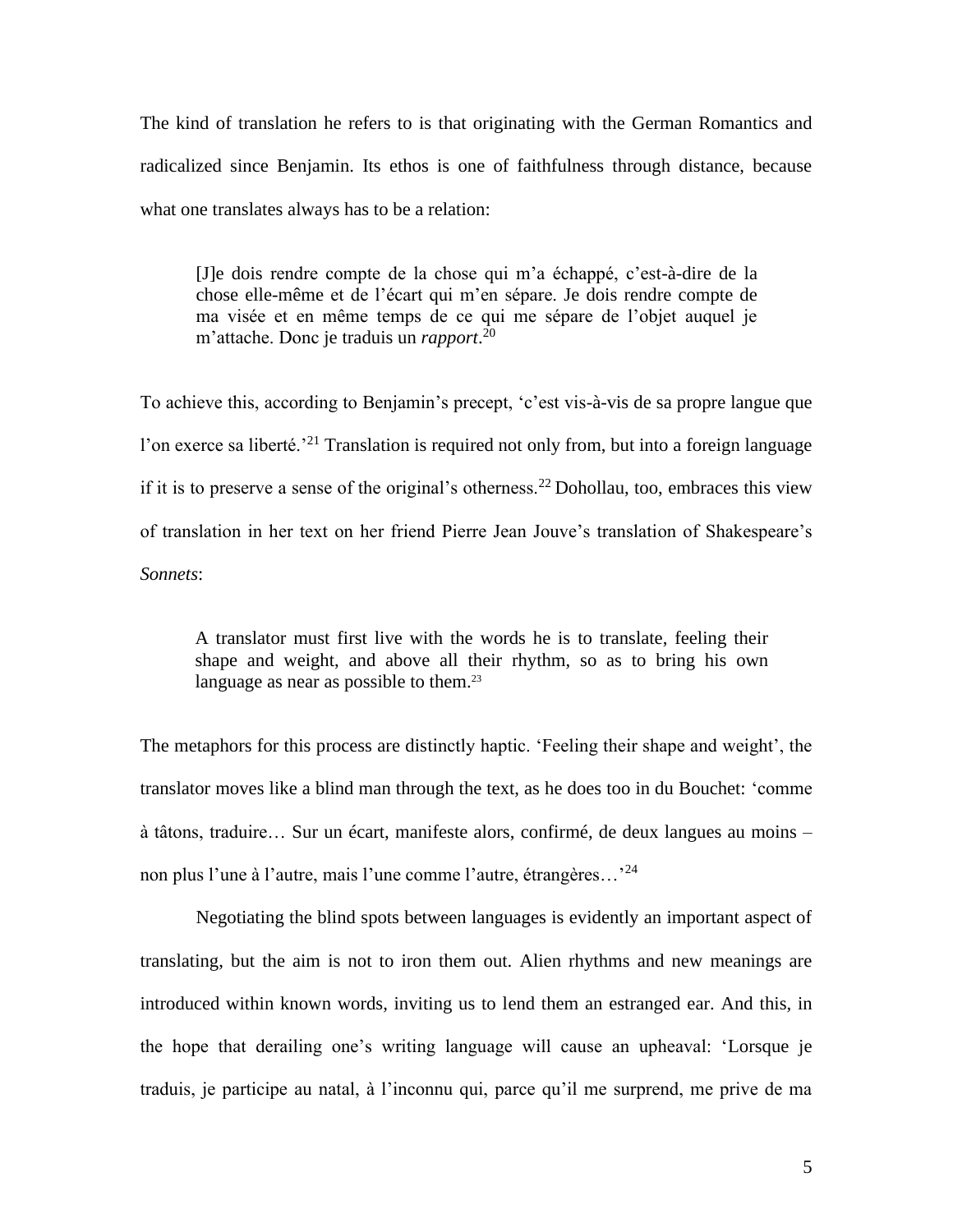maîtrise de la langue'.<sup>25</sup> A certain loss of control over language allows a zone of wordless significance to manifest itself. The *modus operandi* of writing and its finality seem to merge into this letting go and heightened attentiveness to what lies between languages. Given du Bouchet's familiarity with the writings of Heidegger, it seems highly probable that the notion of *Gelassenheit* should act as a subtext to the passage just quoted.

In turn, and moving away from translation, the reader is invited to experience foreignness as what marks the literary quality of a work. Both Dohollau and du Bouchet have invoked Proust to convey this idea, the former in a talk given in the 1990s, the latter in these words:

Vous vous souvenez du propos de Proust sur les livres qui, lorsqu'ils sont vivants, semblent toujours écrits dans une sorte de langue étrangère. Sous chaque mot, chacun de nous met son sens, qui est souvent un contresens. Mais dans un beau livre, tous les contresens sont beaux. Dans cette langue comme étrangère, l'important est de se découvrir aux prises avec elle.<sup>26</sup>

Beauty in literature appears where it lends itself to an exploration which is also an involvement, indeed a struggle ('aux prises avec elle').<sup>27</sup> Du Bouchet attaches positive connotations and even beauty to the 'misreadings' thus created.

But precisely how does poetry compare to the laborious and frustrating experience of getting to grips with an unfamiliar language? Poetry writing (and reading), too, works against the automatic way in which we tend to understand our own language and to treat words as mere commodities for meaning. Spatialized on the page in a way that sets it apart from everyday language, the poem does not allow words to lose their sensorial reality, or set phrases to obscure the meanings of their individual words. It exercises 'cette faculté critique qui ne mord pas sur la matière',<sup>28</sup> in du Bouchet's words,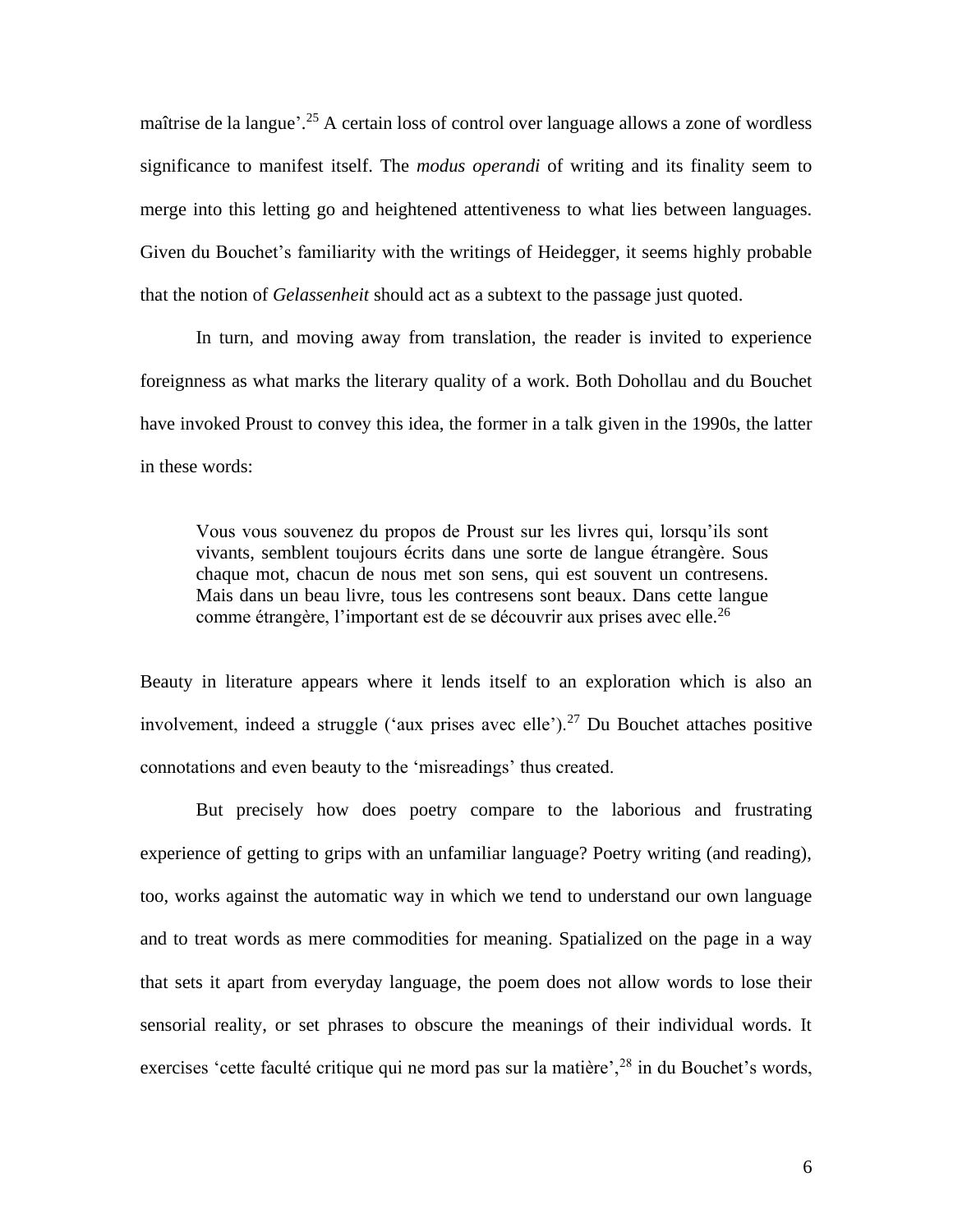and uses the 'shape, weight and rhythm' of words in the same way as a sculptor might foreground the grain and irregularities of wood. $29$ 

This tendency finds illustration in Dohollau's poems where, owing to contexts of linguistic estrangement, a 'mistake' makes sense, coincidentally injecting new life into a word or phrase. 'À Emilia Rowles' opens with a description of the statue which stands at the entrance of the Palazzo Ricci-Paracciani on the Via Giulia in Rome.<sup>30</sup> It represents a woman holding a book, yet she is looking straight ahead of her:

> Car vous ne lisez pas Les amandes de vos yeux Ont le blanc-seing des rêves Un jour j'ai compris The white seeing Et maintenant devant votre regard Je me trompe peut-être encore [...]<sup>31</sup>

Dohollau is fascinated by the kernels of a statue's eyes, which are often devoid of irises or pupils. Here, they are metaphorically determined by the term 'blanc-seing', literally designating a legal document left blank for someone else to fill, but signed in advance. Like the phrase 'carte blanche', it connotes freedom and unbounded possibility, all the more so here as it determines dreaming: 'le blanc-seing des rêves'.

This enigmatic metaphorical drifting comes into its own as the next two lines unravel the meaningful mismatch: the speaker once understood 'blanc-seing' as meaning 'the white seeing', misled by the graphic similarity between the French and the English. Or is 'misled' really the right word? The confusion is evoked in terms of comprehension: 'Un jour j'ai compris'. Even though this verb introduces the nature of the mistake ('The white seeing'), the *passé composé* denotes an epiphany. In the last two lines, what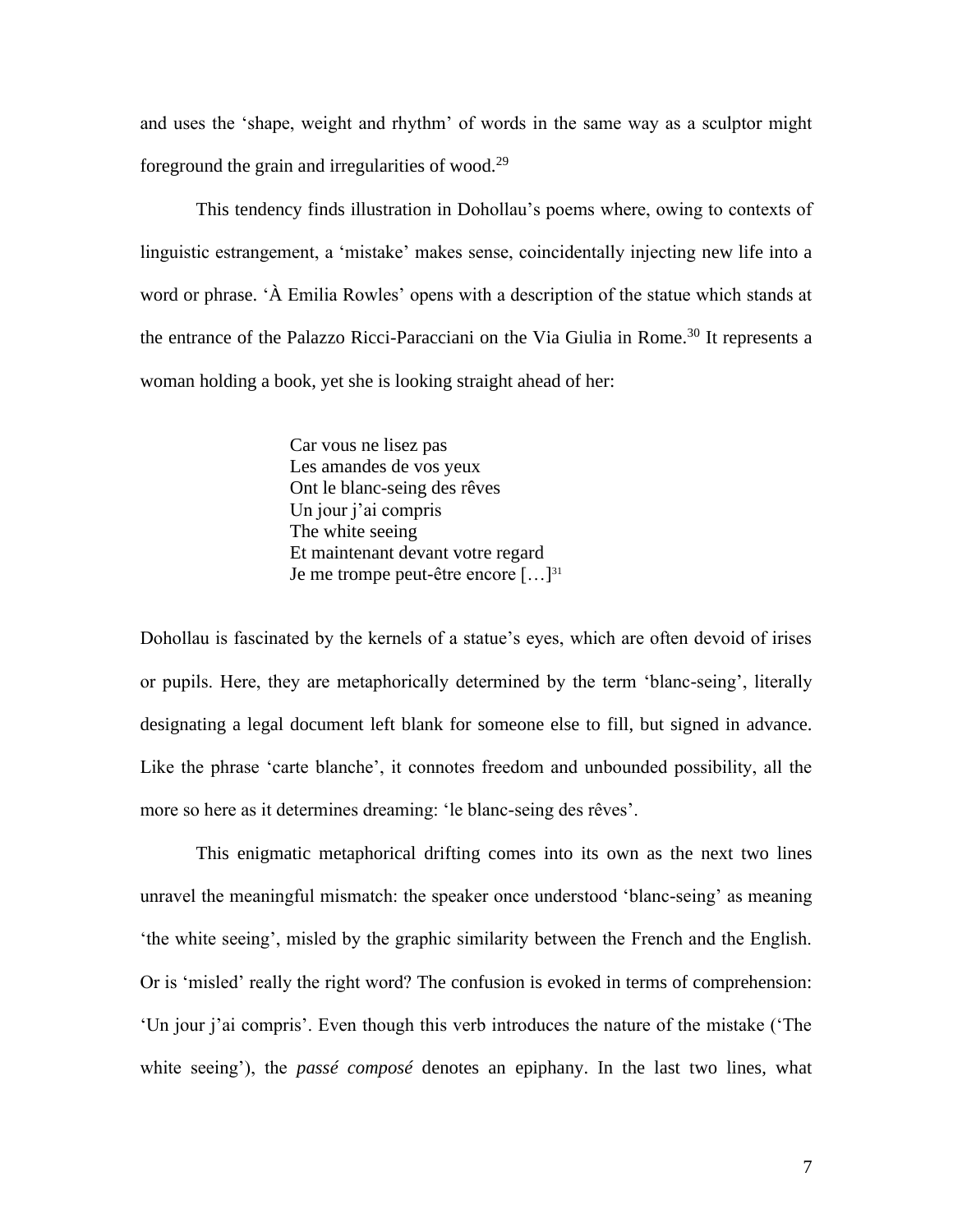grammar hints at is made explicit: the mistake has given a name to the mesmerizing gaze of a statue. This 'white seeing' may be what prompts the speaker to address the artefact as a person, as her respectful *vouvoiement* indicates. In the face of a specific experience ('Et maintenant devant votre regard'), a strictly nonexistent phrase is recognized as lastingly meaningful: 'Je me trompe peut-être encore'.

The assimilation of the 'correct' meaning of 'blanc-seing' is met with resistance, suggesting that the relationship between a subject and a language is not purely that of the smooth, gradually accumulative acquisition of a system of signs. Rather, the chemistry between new words and a person's psyche and experience can make certain mistakes not only persistent but creatively fruitful, reinventing the naming process and releasing the poetic potential held by words. As this poem shows, some of 'le blanc-seing des rêves' can be retrieved through a cultivated attentiveness to these phenomena. Difficulty can now be construed as the promising, if precarious, space of possibility opened up by a refusal to presuppose that a language can wholly own, or belong to an individual, or that meaning is best constructed within a language rather than on its less controlled borders.

This poetic stance anticipates Derrida's reflection on 'une sorte d'"aliénation" originaire qui institue toute langue en langue de l'autre: l'impossible propriété d'une langue<sup>32</sup> – a point he clarifies in relation to Paul Celan:

[U]ne langue n'appartient pas. Qu'elle ne se laisse pas approprier, cela tient à l'essence de la langue. Elle est, la langue, cela même qui ne se laisse pas posséder, mais qui, pour cette raison même, provoque toutes sortes de mouvements d'appropriation.<sup>33</sup>

Like Derrida, who was Dohollau's friend and correspondent in the last thirteen years of his life, such texts as 'À Emilia Rowles' challenge the post-Romantic tendency to regard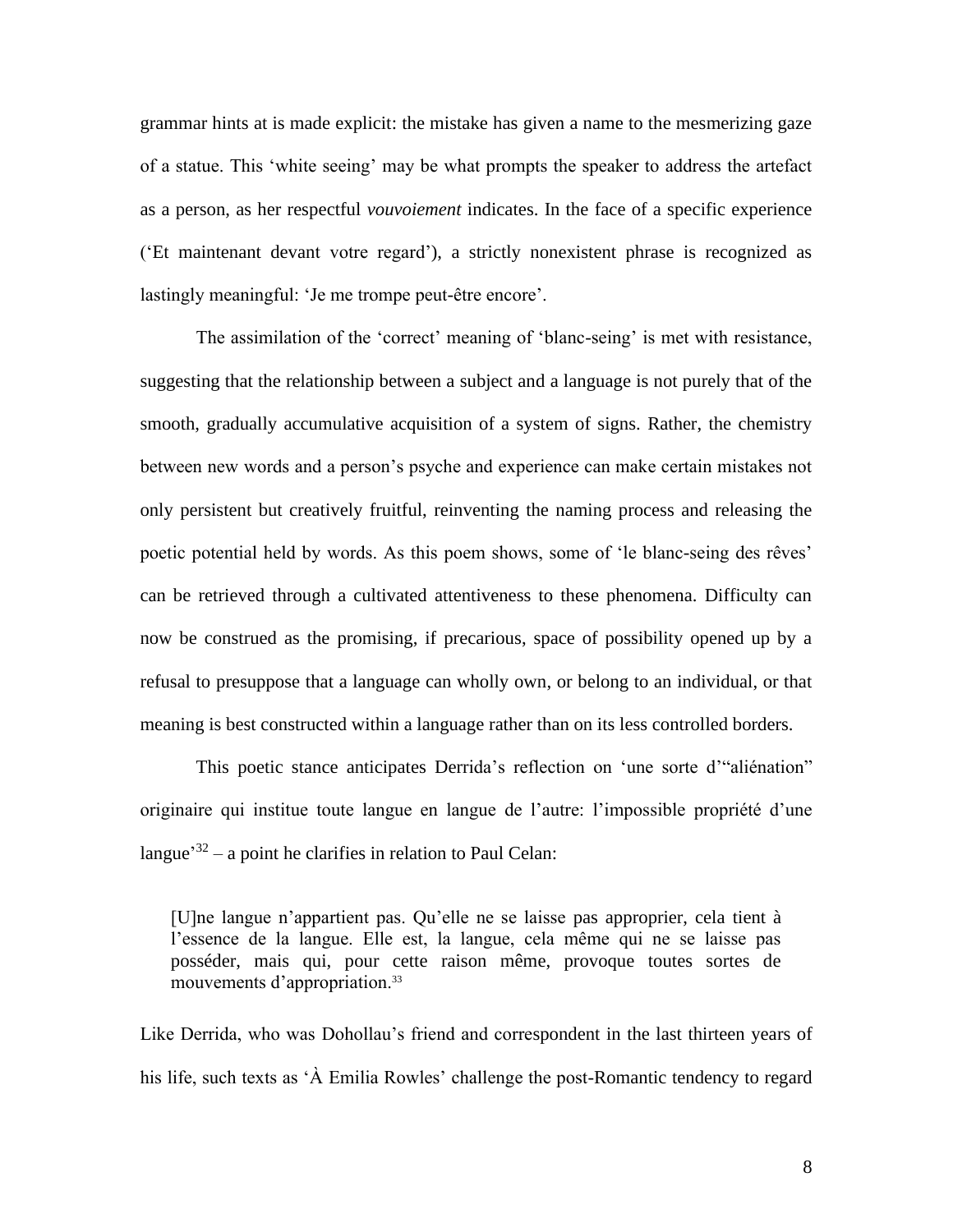language, country and collective sense of belonging as conceptually interdependent.<sup>34</sup> In fact, such texts diametrically reverse the subject's rapport with language in favour of an allegiance to a process of re-invention, operating in a comparable way to 'nonappartenance' in Edmond Jabès or 'dépossession' in Henri Thomas (two other bilingual poets), or to what Serge Champeau has described as 'la perte du langage constitutive de la poésie'.<sup>35</sup>

As we have seen, poetry pursues an defamiliarizing language within French, renewing it from within. This is an enterprise which it shares in common with philosophy: Wittgenstein seeks 'to run against the boundaries of language',<sup>36</sup> Heidegger strives towards 'what must remain unspoken, what is held back in the unsaid',  $37$  Benjamin hints at 'une chose [...] qui ne peut être atteinte par aucune d'entre elles [aucune langue] isolément',<sup>38</sup> Derrida imagines a different 'structure of reference'<sup>39</sup> which might find shape in a poetic form he calls 'avant-première langue', 'vieille neuve langue' or *idiome*. <sup>40</sup> These passages strongly echo the citations from poets quoted at the opening of this essay. Therefore it seems important to ask what specifically poetic resources, such as the visual resource of whiteness, are deployed in Dohollau and du Bouchet to perform that interplay with the limits of language, at the limit between languages.

Du Bouchet's aesthetic of whiteness is one of acute tension: the first page of 'L'Inhabité' seems to start with an acknowledgement of defeat on the part of words.<sup>41</sup> They are confined to the bottom and margins of the first page, a few broken shards of lines that are dwarfed by the central whiteness, by the non-verbal, that which words cannot inhabit. Yet this other of words can also be perceived as their origin: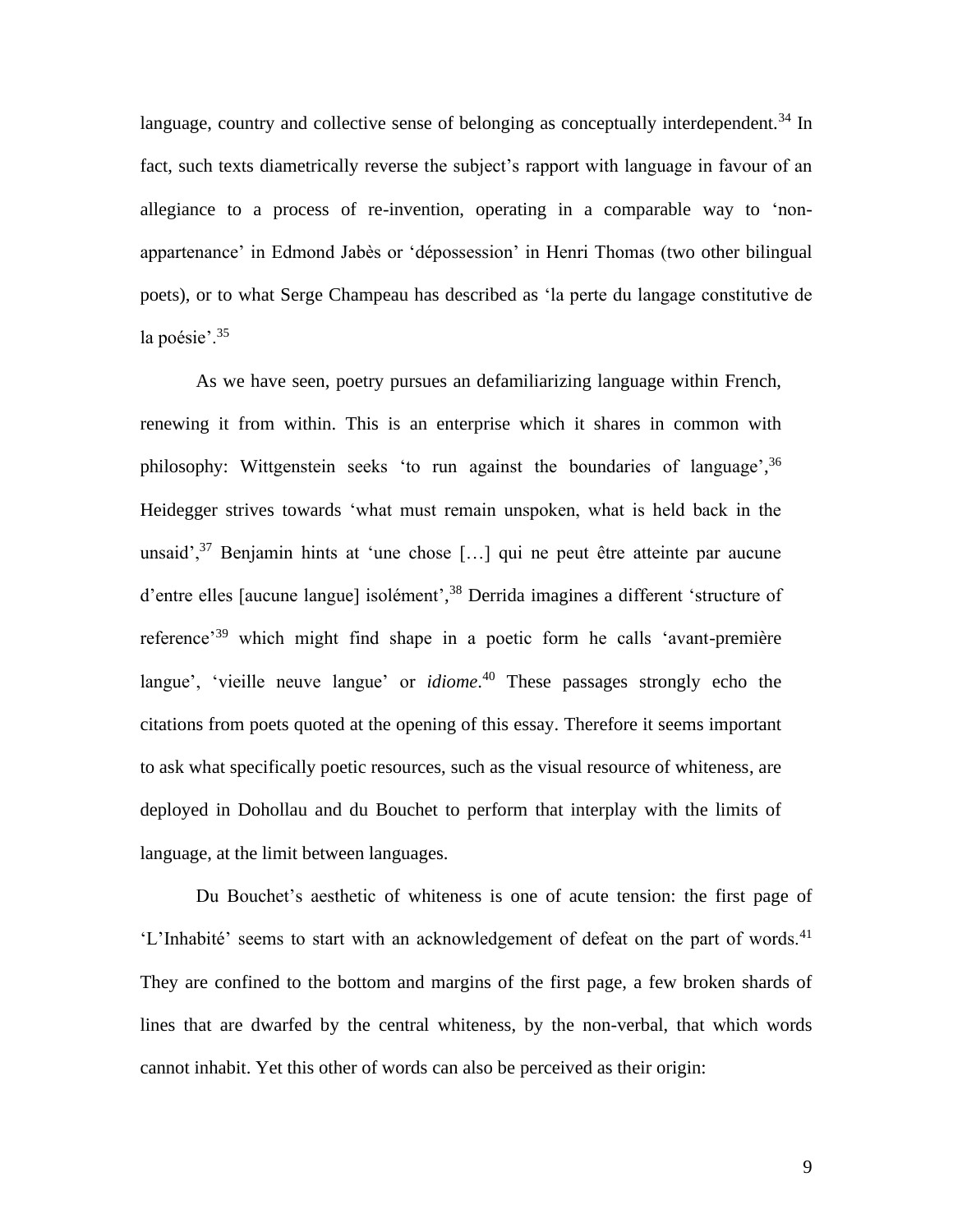Nous nous arrêterons, pour la hauteur, dans le vent qui n'assèche pas les lointains, sur l'empierrement debout.

Notre appui souffle. Le ciel est comble,

et s'ouvre encore.

By emphasizing the verticality of the page, whiteness heralds the words 'hauteur' and 'debout'. The way in which whiteness scatters the lines, pushing them aside, visually suggests the impact of 'le vent' and the verb 'souffle'. The word 'ouverture' echoes the vacancy in the middle of the page. Whiteness thus interacts with words, inviting us to reevaluate our relation to them, their relation to each other, to the title and to the page. Such processes in du Bouchet have already been well studied, including in their dialogue with Giacometti's visual idiom, so more attention will now be paid to Dohollau's less familiar aesthetic.<sup>42</sup>

Dohollau's typical poem is more tightly woven, although she also uses generous margins, allowing it to breathe and reverberate in its space. Within the poem, whiteness embodies a third element alongside French and English, 'dans le mouvement utopique d'une volonté de poème comme en dehors des langues existantes', as Daniel Lançon has put it.<sup>43</sup> 'En dehors', and yet not quite: rather, this third element is poised halfway between pure virtuality and the emergence of a 'vouloir dire' or 'intentionnalité'.<sup>44</sup> Rather than suggesting a creative decision, these phrases designate 'a change of light, an opportune moment' when 'un espace préliminaire' is opened up for the linguistically uncharted, that which does not yet fall within the scope of either language: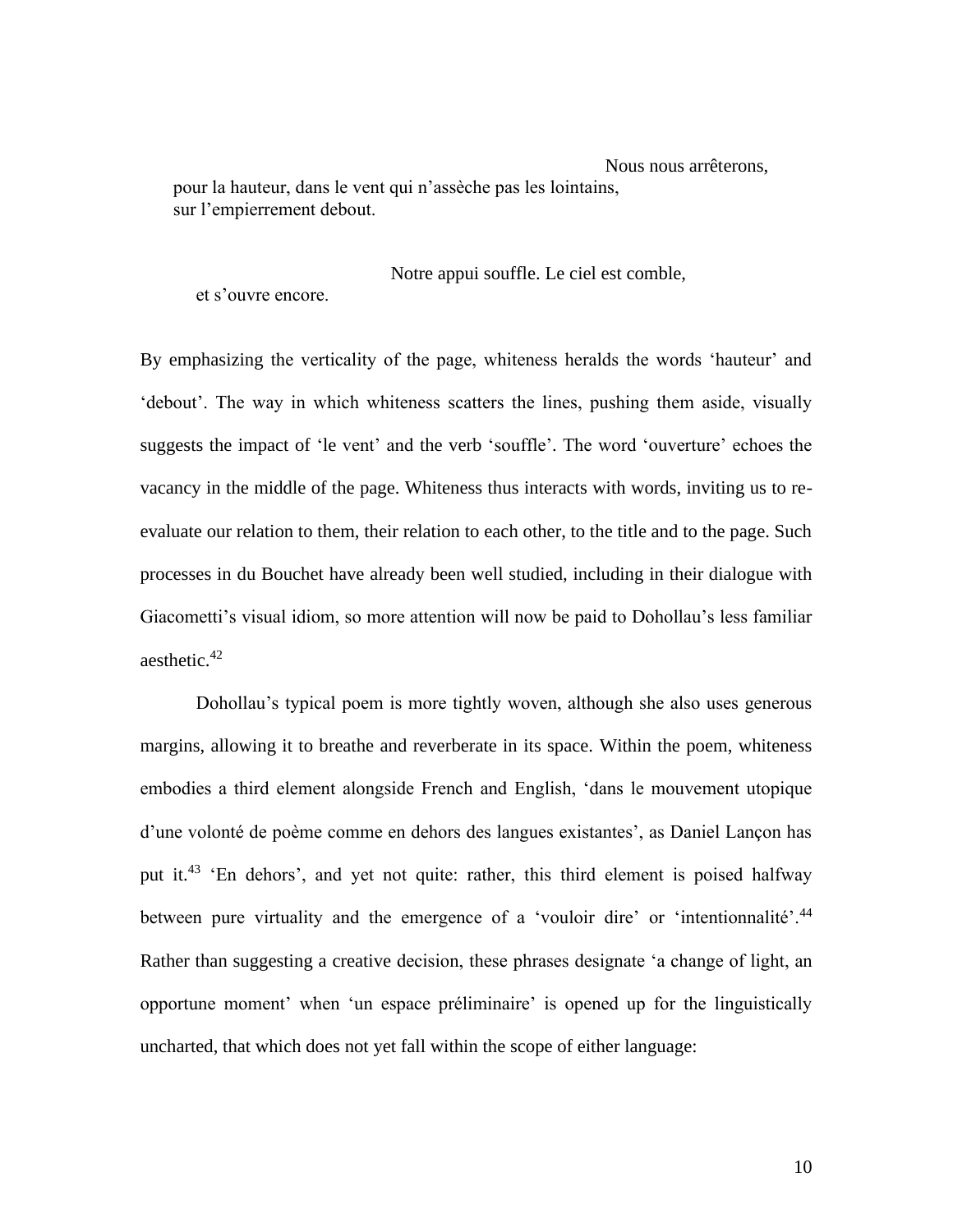à partir d'un no man's land une ligne de partage – de crête je descends d'un côté ou de l'autre dans une langue ou dans l'autre d'un lieu sans mots – ou sans mots comme tels <sup>45</sup>

The writing process is described as a descent from the ridge of a pre-verbal unsaid down to the words of either language. When translating her own poems, Dohollau also evokes 'un tiers' to which she can refer: $46$  the translating process is a double crossing, at once from French into English and from the third element into English. In the poem quoted above, the alien quality of the unsaid is brought forward by the shift to the English 'no man's land', a phrase used in French but retaining a foreign ring. Yet the pre-verbal is also their origin, 'un lieu' or, as Dohollau has also called it, a 'shape', a 'music' which will inform the poem-to-be.<sup>47</sup> The final qualification 'ou sans mots/comme tels' confirms that the unsaid is not purely virtual, but has a form of spectral reality even in its dormant state. Dohollau determines both the unsaid and whiteness as an unplaceable origin with reference to her bilingualism and in dialogue with Derrida's *Khôra*, a text to which Dohollau felt particularly close. Laying themselves open to this wordless matrix, Dohollau's collections increasingly deploy visual resources to accommodate '[l]'autre poésie':

L'autre poésie celle qui n'est pas écrite mais que l'écriture projette. L'herbe transparente d'un semis d'encre<sup>48</sup>

The brevity of this fragment and the typographic interstice that stretches it open seem to leave unappropriated space for the unsaid to well up, 'pour garder l'impossible intact' as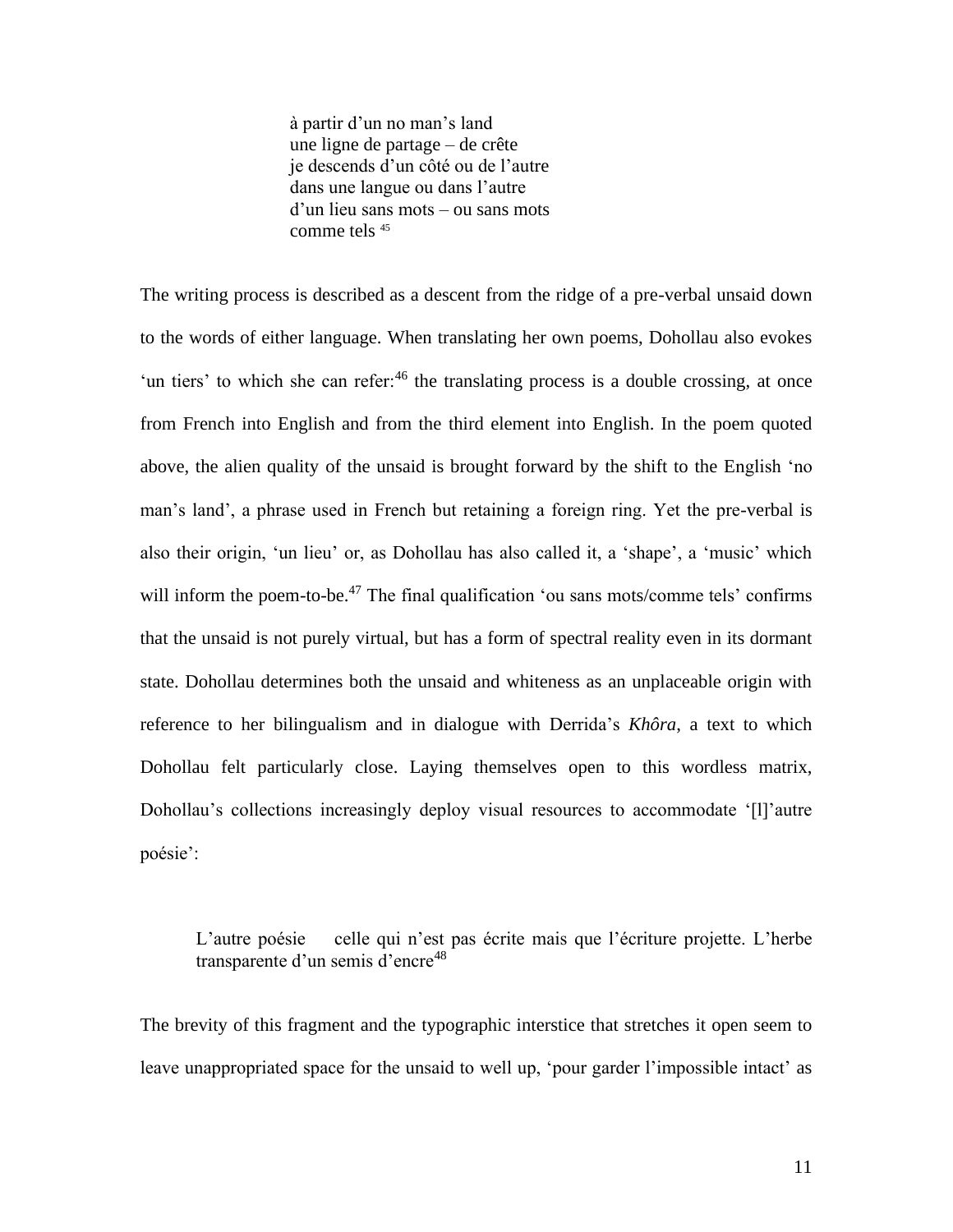she writes in an earlier fragment quoted by Derrida in a letter to Dohollau.<sup>49</sup> Since 2003, she has replaced punctuation with such white gaps (or 'blancs', as she called them to emphasize their colour value). Their widespread use has come to shape a visual form of rhythm which, without undoing the poem's fabric, nonetheless suggests small cracks or folds in the textual space.

A different illustration of Dohollau's use of the *blanc* is found in the following stanza, written in memory of Derrida, after Dohollau's first visit to Cerisy after his death. It reads as a tentative search for traces of his presence there. But in the face of death, words falter; the non-verbal language of the real seem most eloquent:

> cerné de silence tout tremble de traces les mots du murmures des feuilles sibylles et l'oiseau qui de branche en branche suspend la suite

This sense of suspension, of an uncertain, secret, unintelligible language spoken by the place, is partly rendered by the dense alliterations, but partly also by the use of the white space in the fifth line. It makes the poem's outline indefinite, as if the traces of words were themselves trembling, visually marked by the textual instability and open-endedness Derrida writes about as 'l'indécision':

Celle-ci semble interrompre ou suspendre le déchiffrement de la lecture mais en vérité elle en assure l'avenir. L'indécision tient à jamais l'attention en haleine, […] suspendue au souffle de l'autre parole et de la parole de l'autre – là même où elle pourrait sembler encore inintelligible, inaudible, intraduisible. <sup>50</sup>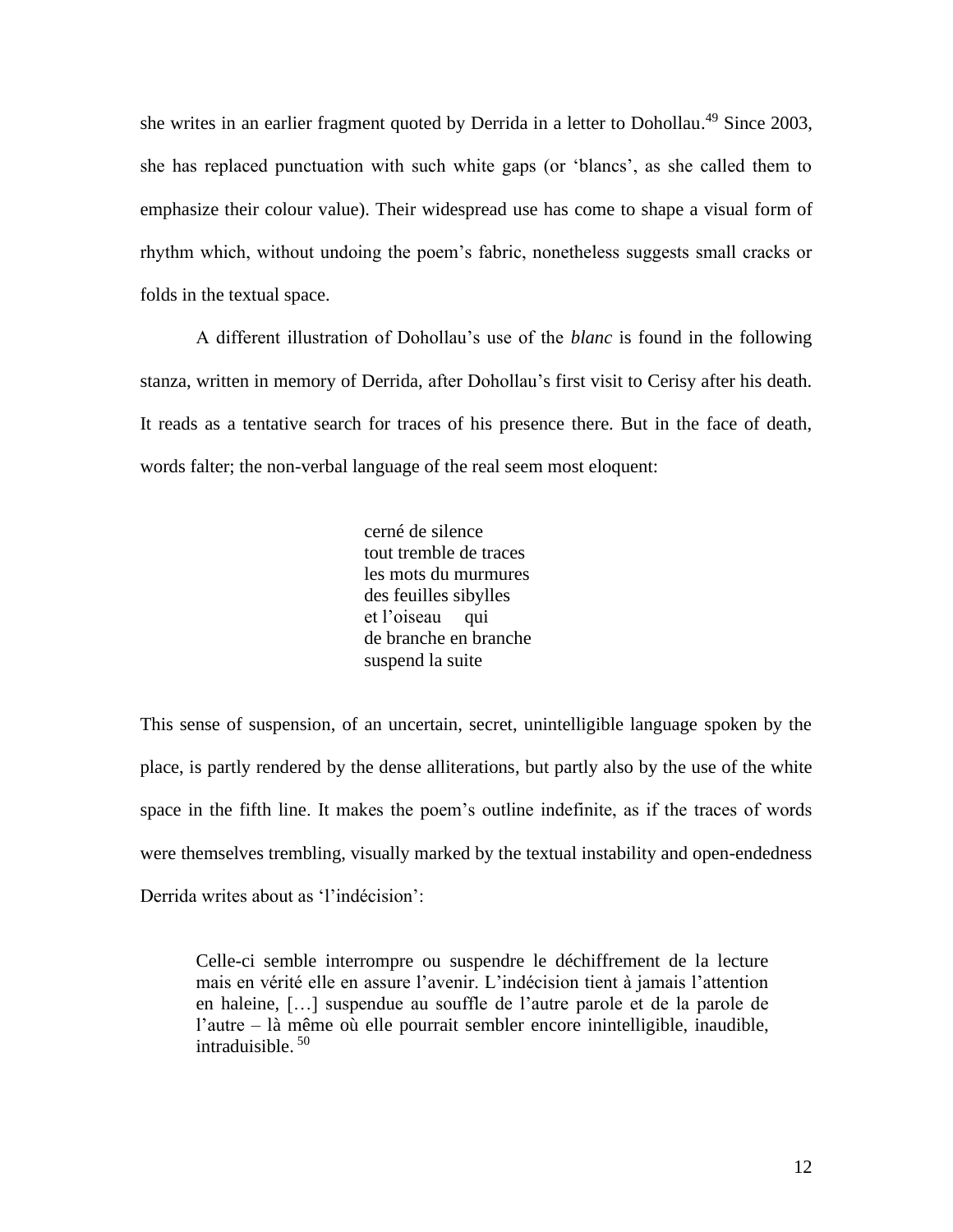Dohollau's *blanc* invites into the text the liminal space of 'l'indécision', receptive to otherness in its 'inintelligible' dimension and its resistance to translating.

To give a third example, the use of *blancs* is generalized in this poem about a derelict white façade in Naples, painted by by eighteenth-century Welsh artist Thomas Jones:

## Thomas Jones

dedans — dehors dehors vu de dedans ce que je vois me voit un autre moi-même la façade blanche la peau tendue de face les traces de larmes les trouées du regard mais le noir est lisse la surface est intacte ni signe ni souffle c'est ainsi que je suis une pause sans faille pour toujours ici  $-\lambda$ et que je reste une nuit d'où naît le jour<sup>51</sup>

Here, *blancs* are used to create an irregular crack running across the poem. In the painting, the façade is also pierced, not only with mysteriously opaque windows, but with cracks and asperities that draw attention to its 'surface'. Yet no matter how long the eye lingers on its uneven texture, the wall will keep its secret, as such 'intacte', 'sans faille' and impenetrable as the canvas itself. The poem's own white fissure running through the black printed words, and the use of two long hyphens, translate a desire to move into the façade, and into the surface of the painting – a central element to Dohollau's writings on visual artefacts.<sup>52</sup> As the *blancs* tear open 'trouées' within the text, they also create silences ('une pause') in its musicality, reflecting in their rhythms the secrecy and solitude observed in Jones's painting, but also the open-endedness of Derrida's 'indécision': 'je reste une nuit d'où naît le jour'. As Clive Scott stresses, such pauses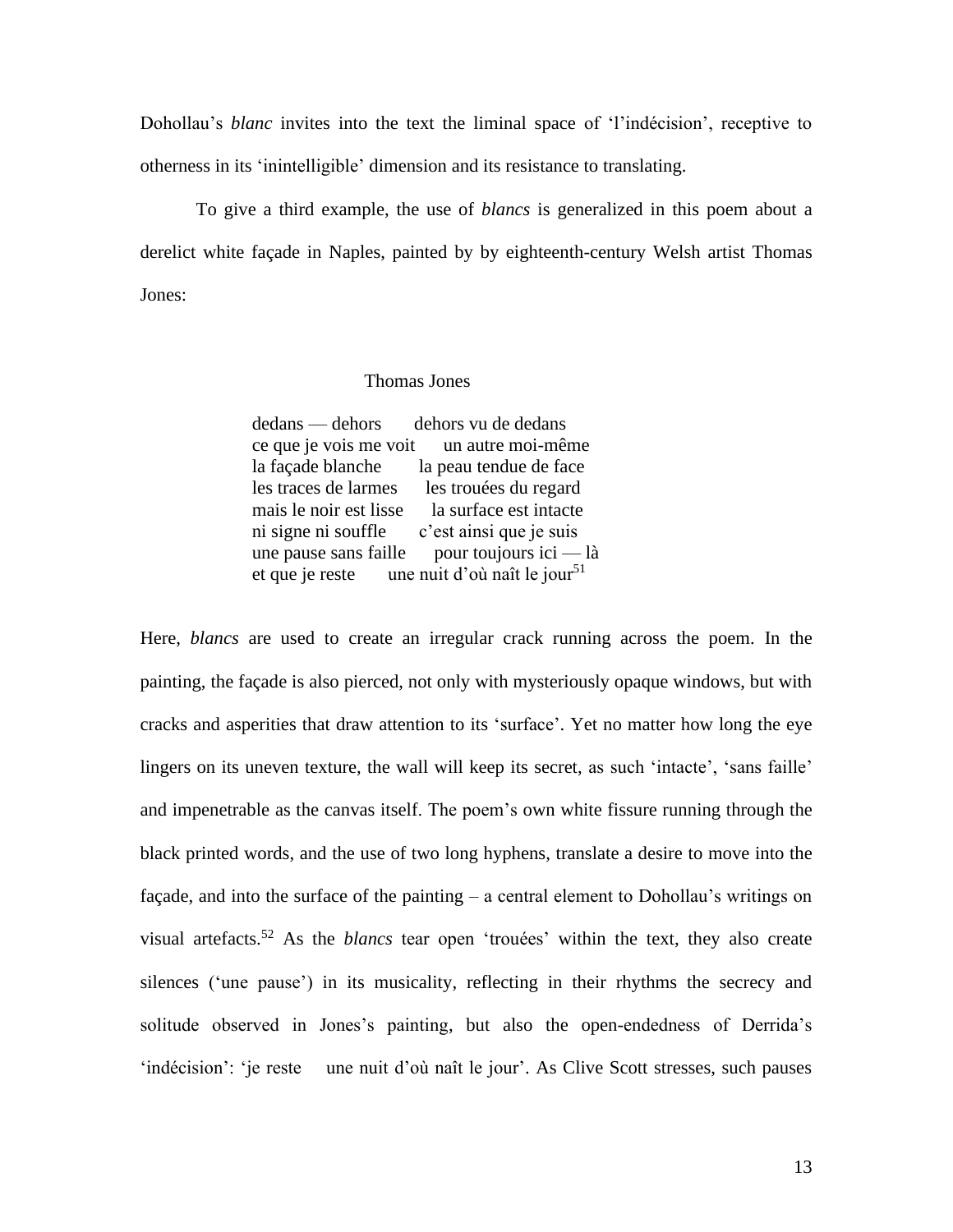constitute a major genre-specific resource of verse, 'embedded in its substance, full of speechless expressivity, of acoustic and semantic reverberation'.<sup>53</sup>

Thus it is through visual poetic resources that Dohollau attempts to preserve the sensorial language of visuality as such within the space of the poem. To use her own metaphor, it is as if the text were lined with a visible hem, as if we could turn it inside out to reveal the unsaid on its other side, in a visual enactment of 'la voix retournée'. Significantly, here, the two languages that engage in a dialogue and translation are not directly English and French, but words and pictoriality. Perhaps it is no wonder if Dohollau and du Bouchet, two bilingual poets, are also those whose engagement with the visual arts has been among the most significant in the contemporary period. Their quest for blind spots to be translated in poetry extends beyond the inter-linguistic, to the intermedial. And translating visuality in its very alienness to words has inscribed it deeply into their poetics, though the impact on the poem differs in the two authors.

Words, therefore, need to undertake a constant translation of the unsaid, being able neither to articulate it nor remain silent before it. Yet for Dohollau, this aporia is eased by the virtual co-presence of two languages in the creative process: 'Du fait que les deux possibilités existent en moi, elles libèrent l'intentionnalité du poème, même si je ne manie pas les deux langues simultanément.'<sup>54</sup> If no single language may give voice to the unsaid, the space *between* languages may help us form a sense of it. In an epigraph to an unpublished sequence of bilingual poems on Wales, she quotes du Bouchet:

## De cette langue à l'autre

Quelquefois sera touché au passage ce qui va hors de l'une et de l'autre <sup>55</sup>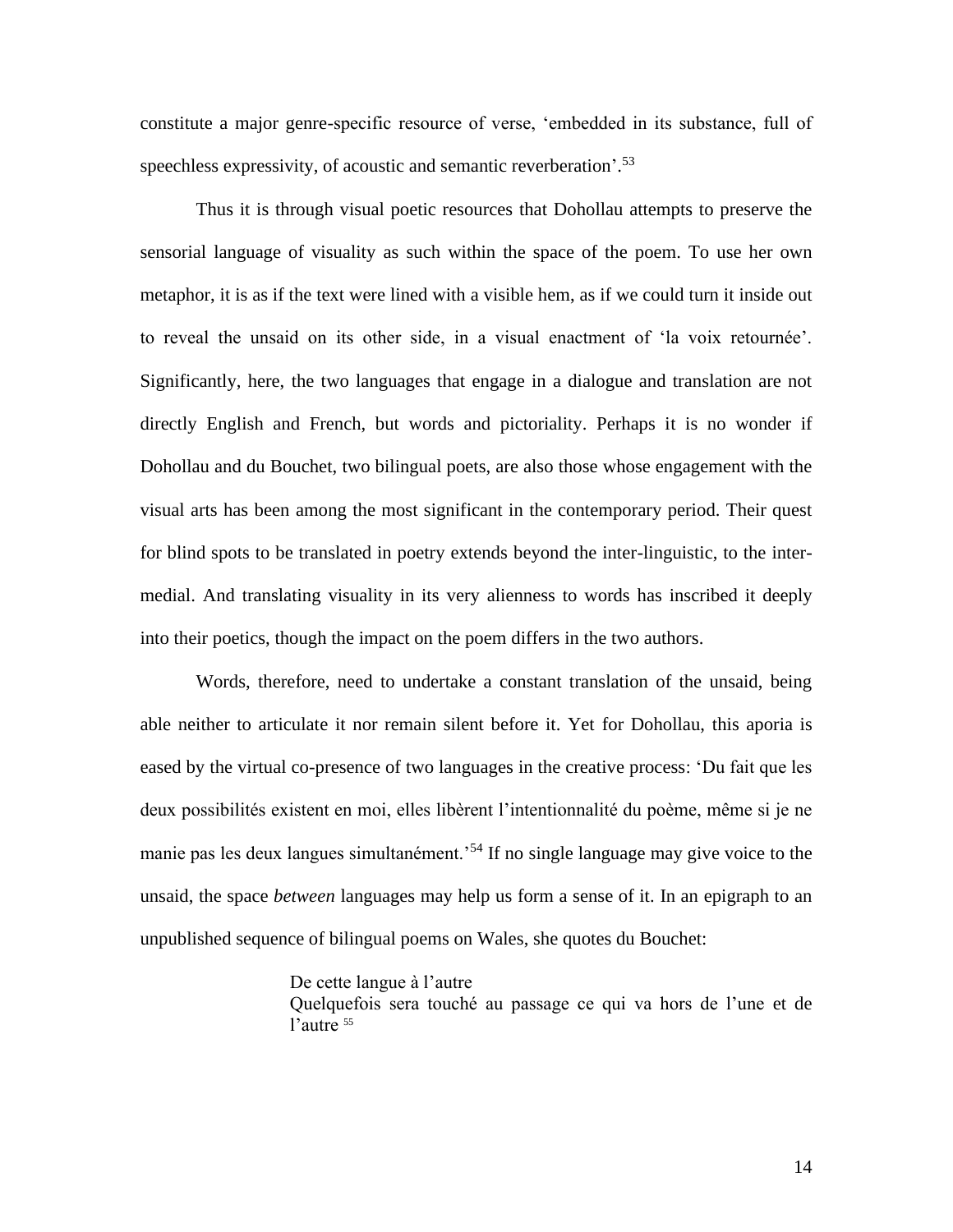The liminal stance adopted by both poets allows them passing glimpses of the unsaid in their crossings from one language to the other, from one blind spot to another. The bilingual poet's task, like the translator's, is to point to 'une langue inconnue' as if outside existing languages. Even as they lay bare the relativity of different linguistic maps, bilingual poets tentatively reach out for what no single language can translate. To use Dohollau's recurrent metaphor of whiteness for the unsaid, the latter is the colourneutral value from which all colours are decomposed before they combine into infinitely varied shades. Different languages brought into contact briefly reveal the unsaid, just as the simultaneous perception of colours on a fast-spinning circular spectrum makes us see whiteness, 'Mêlant toutes les couleurs/À l'envers d'une blancheur'. 56

 $<sup>1</sup>$  Non-French poets in French in the postwar period include Lorand Gaspar (Hungarian),</sup> Salah Stétié, Andrée Chedid and Vénus Khoury-Ghata (Lebanese), Jabès (Egyptian, Jewish), Emil Cioran (Romanian), Jaccottet and Gustave Roud (Swiss). Poets who are also translators (du Bouchet, Bonnefoy, Henri Thomas, Jaccottet, Lorand Gaspar or Jouve, to name only a few) also position themselves between several languages, as do bilingual writers like Beckett, who composed and translated poems in English and French. Examples of handlings of bilingualism in postwar French poetry include the notion of 'non-appartenance' in the work of Jabès (see Steven Jaron, *Edmond Jabès: The Hazard of Exile* (Oxford: Legenda, 2003), pp. 156–67). On Guillevic's conflicted attitude to French in relation to both his Breton and Alsatian backgrounds, see Maria Lopo, *Guillevic et sa Bretagne* (Rennes: Presses universitaires de Rennes, 2004), pp. 31–6. On the influences of French and Flemish on Michaux, see Margaret Rigaud-Drayton, *Henri* 

15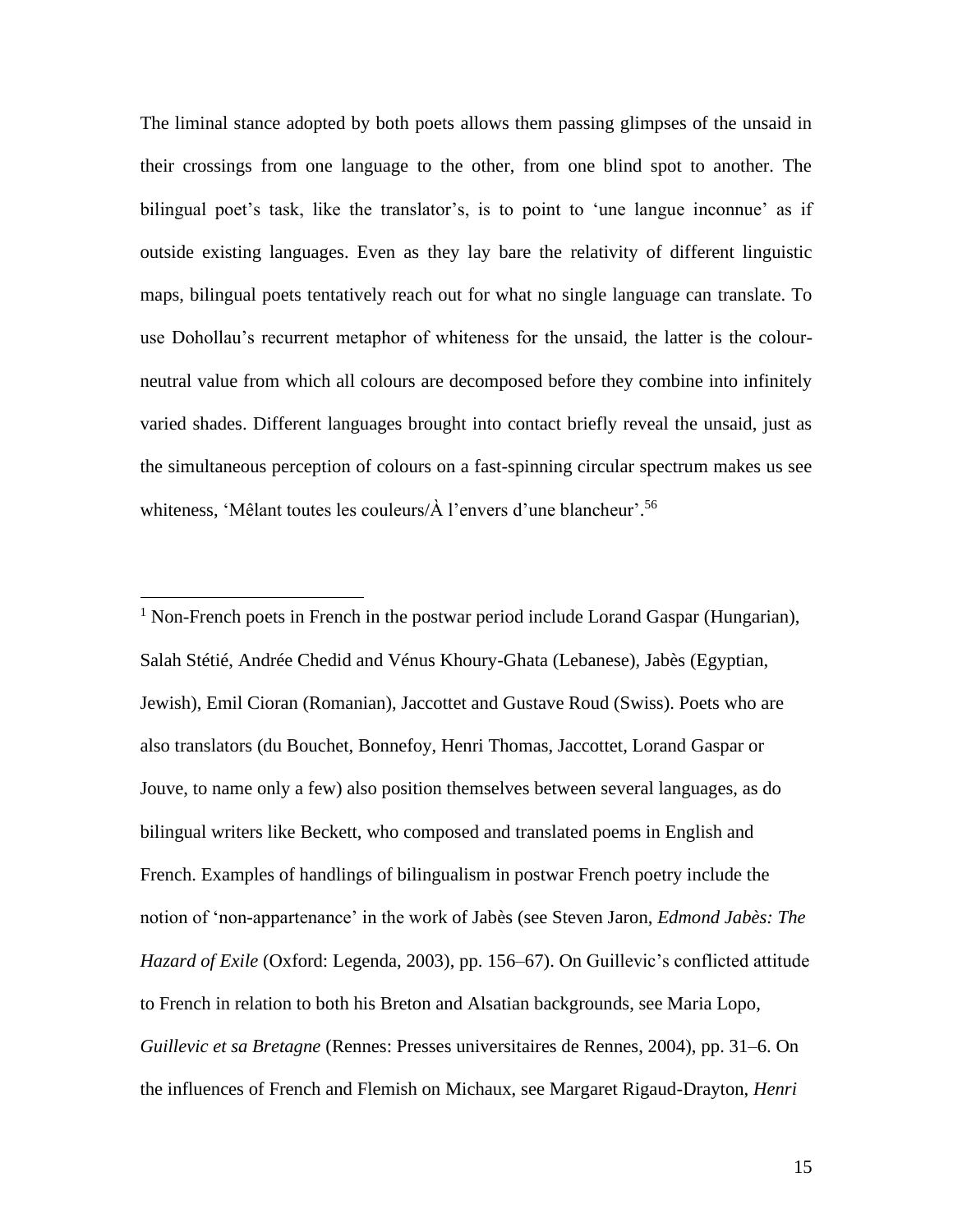*Michaux: Poetry, Painting, and the Universal Sign* (Oxford: Oxford University Press,

2005), pp. 10–33. Lorand Gaspar's poetics of nomadism is explored in Daniel Lançon,

'La Naissance de l'auteur français', *Europe*, no. 918 (October 2005), 69–83.

<sup>2</sup> Eric Robertson, *Arp: Painter, Poet, Sculptor* (New Haven and London: Yale University Press, 2006). Béatrice Bonhomme, Maria Cristina Pîrvu and Dumitra Baron (eds.), *Traversées poétiques des littératures et des langues* (Paris: L'Harmattan, 2013). This volume is not confined to poetry, as the title might suggest.

<sup>3</sup> Stéphane Mallarmé, *Œuvres complètes*, ed. by Bertrand Marchal, 2 vols (Paris: Gallimard, 2003), II, p. 213.

<sup>4</sup> Quoted in Serge Champeau, *Ontologie et poésie: trois études sur les limites du langage* (Paris: Vrin, 1995), p. 26 and p. 266.

5 'Hölderlin aujourd'hui', in André du Bouchet, *L'Incohérence* (Paris: Hachette, 1979), n.p. '[L]a langue étrangère dans la langue' also appears in 'Notes sur la traduction', in *Ici en deux* (Paris: Mercure de France, 1997), n.p. and in *Pourquoi si calmes* (Montpellier: Fata Morgana, 1996), p. 18.

6 'Approche de la parole', in Lorand Gaspar, *Sol absolu, Corps corrosifs et autres textes, avec un essai d'autobiographie* (Paris: Gallimard, 1982), p. 29.

<sup>7</sup> Heather Dohollau, *Le Point de rosée* (Bédée: Folle Avoine, 1999), p. 79.

<sup>8</sup> André du Bouchet, '"À la croisée des langages", entretien avec Monique Pétillon, 10 juin 1983', *L'Etrangère*, special issue on André du Bouchet, 2 vols, I, nos. 14 and 15 (May 2007), 279–84 (p. 281). See also Jean-Baptiste de Seyne, 'L'Atelier', ibid., II, nos. 16, 17 and 18 (May 2007), pp. 49–53.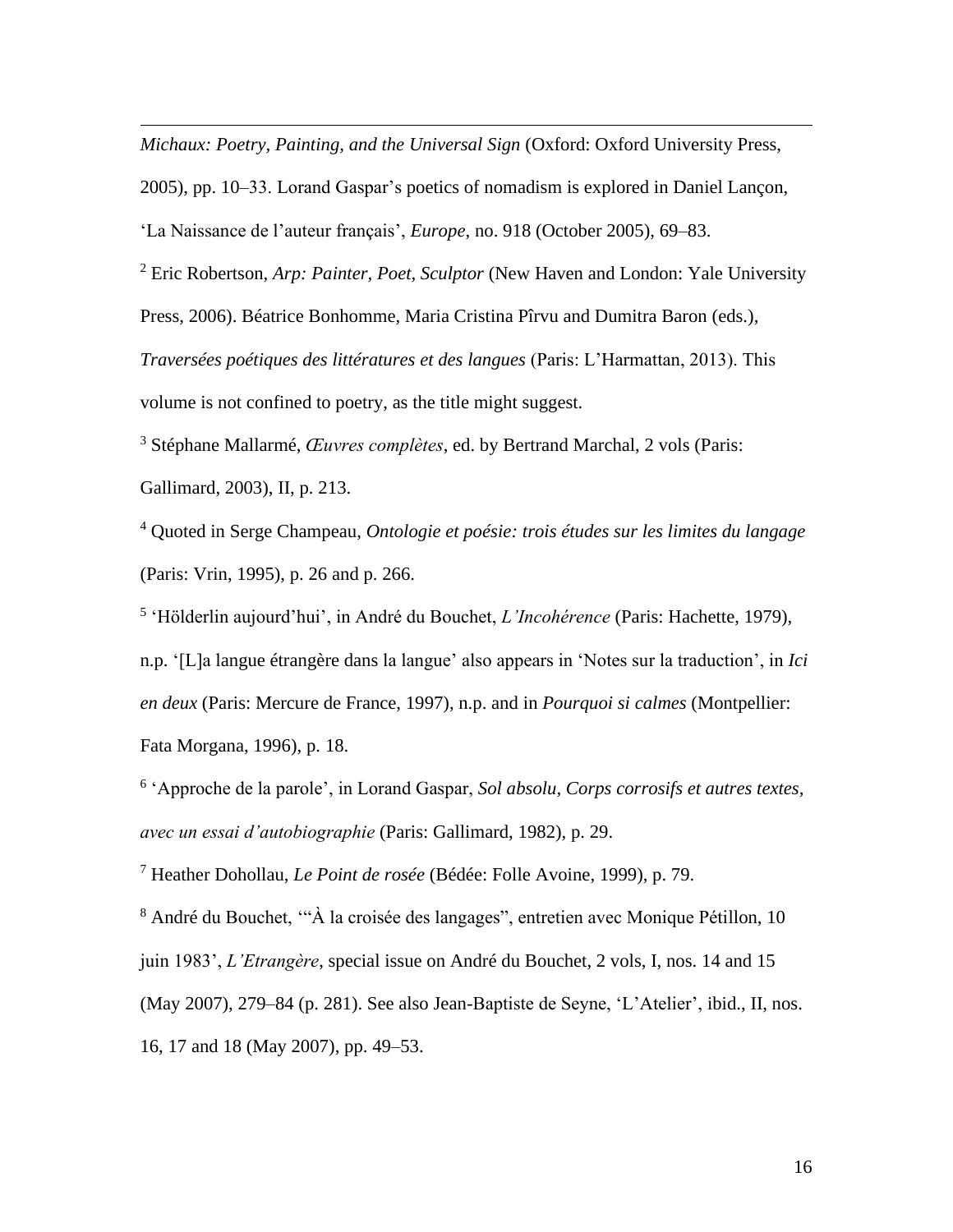<sup>9</sup> Unless stated otherwise, biographical information on Dohollau given in this essay is taken from Clémence O'Connor and Heather Dohollau, 'Biographie', in *Heather Dohollau: l'évidence lumineuse: colloque de Cerisy 9–12 juin 2005*, ed. by Daniel Lançon and Tanguy Dohollau (Bédée: Folle Avoine, 2006), pp. 161-164. 10 Heather Dohollau, '"Londres"', *Matière de lumière* (Bédée: Folle Avoine, 1985), n.p. <sup>11</sup> Dohollau translated some of Salah Stétié's poems into English, as well as many of her own, while du Bouchet translated Hölderlin, Paul Celan, Shakespeare and Faulkner into French.

<sup>12</sup> Private interview, 19 December 2006.

<sup>13</sup> Private interview, October 2006.

<sup>14</sup> Quoted in Clémence O'Connor and Suzanne Allaire, 'Entretien avec Heather Dohollau', *Friches*, no. 110 (May 2012), 19–23 (p. 19).

<sup>15</sup> Also quoted by Dohollau in ibid., p. 19. The quotation is from Paul Valéry, *Œuvres*, ed. by Jean Hytier, 2 vols (Paris: Gallimard, 1957–1960), II, p. 795, from *Mauvaises pensées et autres*.

<sup>16</sup> Quoted in Monique Pétillon, 'À la croisée des langages', p. 281.

<sup>17</sup> Quoted in Elke de Rijcke, 'Entretien avec André du Bouchet', *L'Etrangère*, II, pp.

277–98, pp. 277–278.

<sup>18</sup> *L'Incohérence*, n. p.

<sup>19</sup> Ouoted in De Rijcke, 'Entretien', p. 277.

 $20$  Ibid., p. 279.

<sup>21</sup> Walter Benjamin, 'La Tâche du traducteur', in *Œuvres*, transl. by Maurice de

Gandillac, Rainer Rochlitz and Pierre Rusch, 3 vols (Paris: Gallimard, 2000), I, p. 259.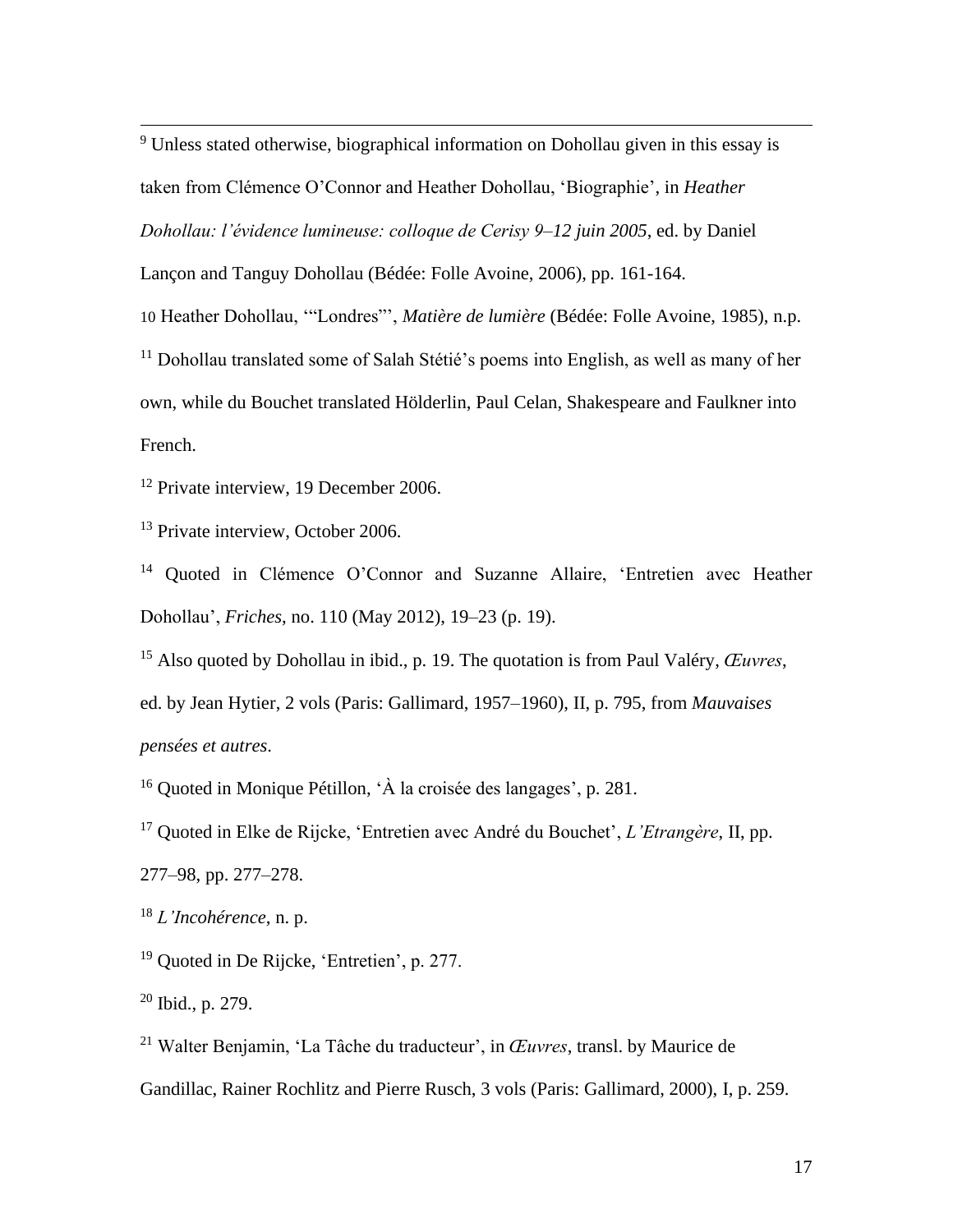<sup>22</sup> See Emma Wagstaff's investigation of 'the foreign language', and particularly of translation as 'a model for the writing of poetry', in du Bouchet and Jaccottet in *Provisionality and the Poem: Transition in the Work of du Bouchet, Jaccottet and Noël* (Amsterdam: Rodopi, 2006), pp. 165–87. See also Victor Martinez, *André du Bouchet: poésie, langue, évènement* (Amsterdam: Rodopi, 2013), pp. 50–5.

<sup>23</sup> Manuscript 'A Passionate Place', undated text on Jouve's translation of Shakespeare's sonnets, Dohollau's collection, p. 2.

<sup>24</sup> 'Hölderlin aujourd'hui', in *L'Incohérence*, n.p.

<sup>25</sup> Quoted in De Rijcke, 'Entretien', p. 279.

<sup>26</sup> Du Bouchet, quoted in Pétillon,  $\hat{A}$  la croisée des langages', p. 283. The quotation is from Marcel Proust, *Contre Sainte-Beuve* (Paris: Gallimard, 1954), pp. 297–8. This passage was also quoted by Dohollau in a manuscript 'Lumière de lecture – lecture de lumière', rough script for a talk given at an event held by the theatre company Folle Pensée in Saint-Brieuc, dated 1992–3, Dohollau's collection, p. 3.

<sup>27</sup> De Rijcke, 'Entretien', p. 281.

<sup>28</sup> André du Bouchet, *Une lampe dans la lumière aride* (Saint-Just-la-Pendue: Le Bruit du temps, 2011), p. 254.

<sup>29</sup> Dohollau, 'A Passionate Place', p. 2.

<sup>30</sup> A photograph of the statue (Ignoto, *La Moglie del marchese Campana*, dated 1830) is available in Luigi Salerno et al. (eds.), *Via Giulia, una utopia urbanistica del 500*, 2nd edn (Rome: Stabilimento Aristide Staderini Spa, 1975), p. 391.

<sup>31</sup> *Matière de lumière*, n.p.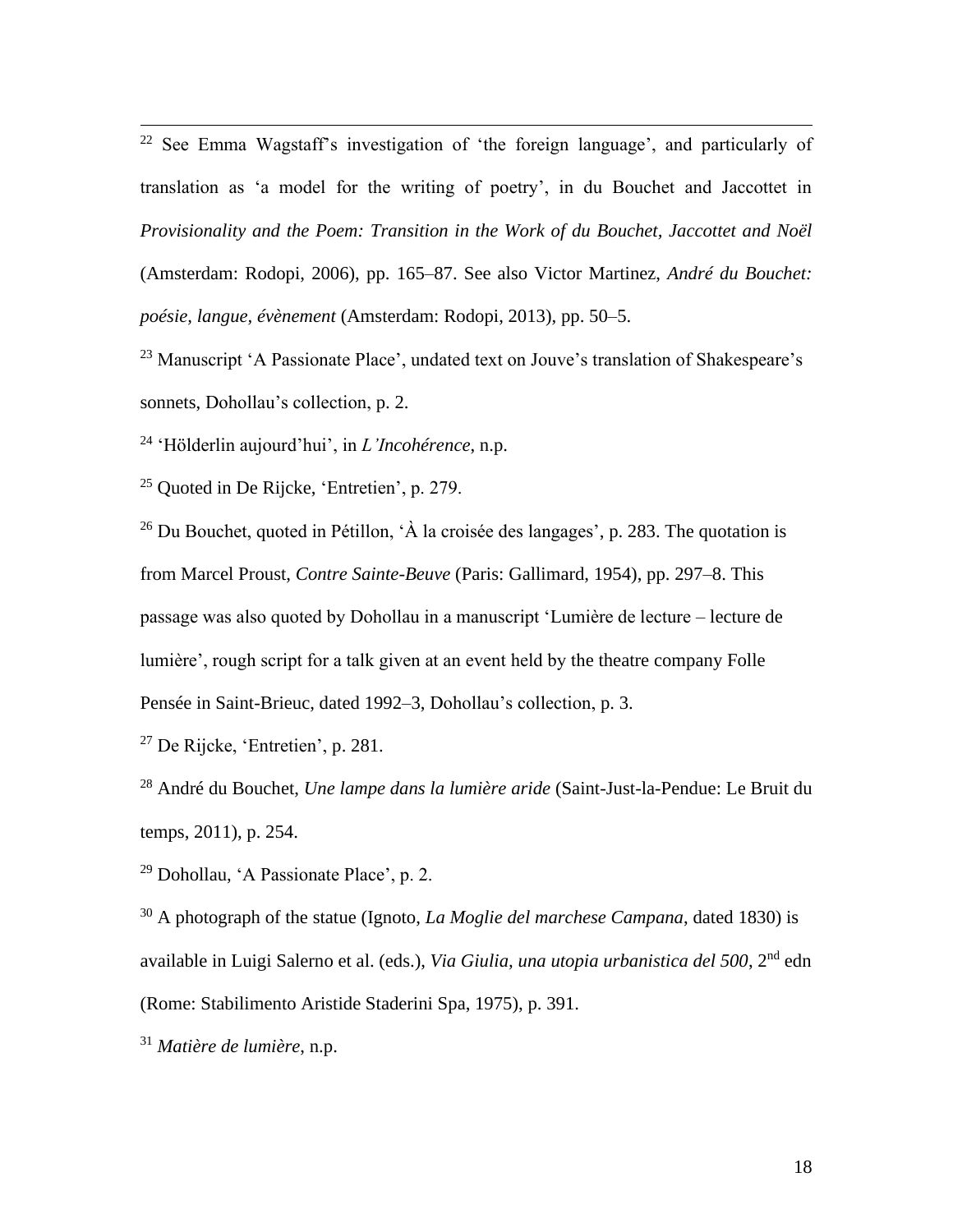<sup>32</sup> Jacques Derrida, *Le Monolinguisme de l'autre ou la prothèse d'origine* (Paris: Galilée, 1996), p. 121.

<sup>33</sup> Jacques Derrida, 'La Langue n'appartient pas – entretien avec Évelyne Grossman', *Europe*, special issue on Paul Celan, 861–2 (2001), 81–91 (p. 85).

 $34$  This intellectual construction dates back from the rise and linguistic unification of nation-states. It was not until the late eighteenth century that the early Romantics grounded national identity on vernacular language. See Benedict Anderson, *Imagined Communities: Reflections on the Origin and Spread of Nationalism*, 2nd edn (London: Verso, 1991) and, for an example from twentieth-century Wales, R. S. Thomas, *Cymru or Wales?* (Llandysul: Gomer, 1992).

<sup>35</sup> See Hervé Ferrage, 'Henri Thomas, la dépossession et la grâce', *Nouvelle revue française*, 501 (1994), 55–68, and 'Le Langage comme patrie', in *Henri Thomas*, ed. by Paul Martin (Cognac: Le Temps qu'il fait, 1998), pp. 15–25. On Jabès and 'nonappartenance', see Jaron, *Edmond Jabès: The Hazard of Exile*.

<sup>36</sup> Ludwig Wittgenstein, 'A Lecture on Ethics', *The Philosophical Review*, 74 (1965), 3– 12 (pp. 11–12).

<sup>37</sup> Martin Heidegger, *Unterwegs zur Sprache* (Pfullingen: Neske, 1959), p. 253; translated by David White in *Heidegger and the Language of Poetry* (Lincoln: University of Nebraska Press, 1978), p. 70.

<sup>38</sup> Benjamin, 'La Tâche du traducteur', p. 250.

<sup>39</sup> Interview printed in Richard Kearney, *Dialogues with Contemporary Critical Thinkers: The Phenomenological Heritage* (Manchester: Manchester University Press, 1984), pp. 123–4.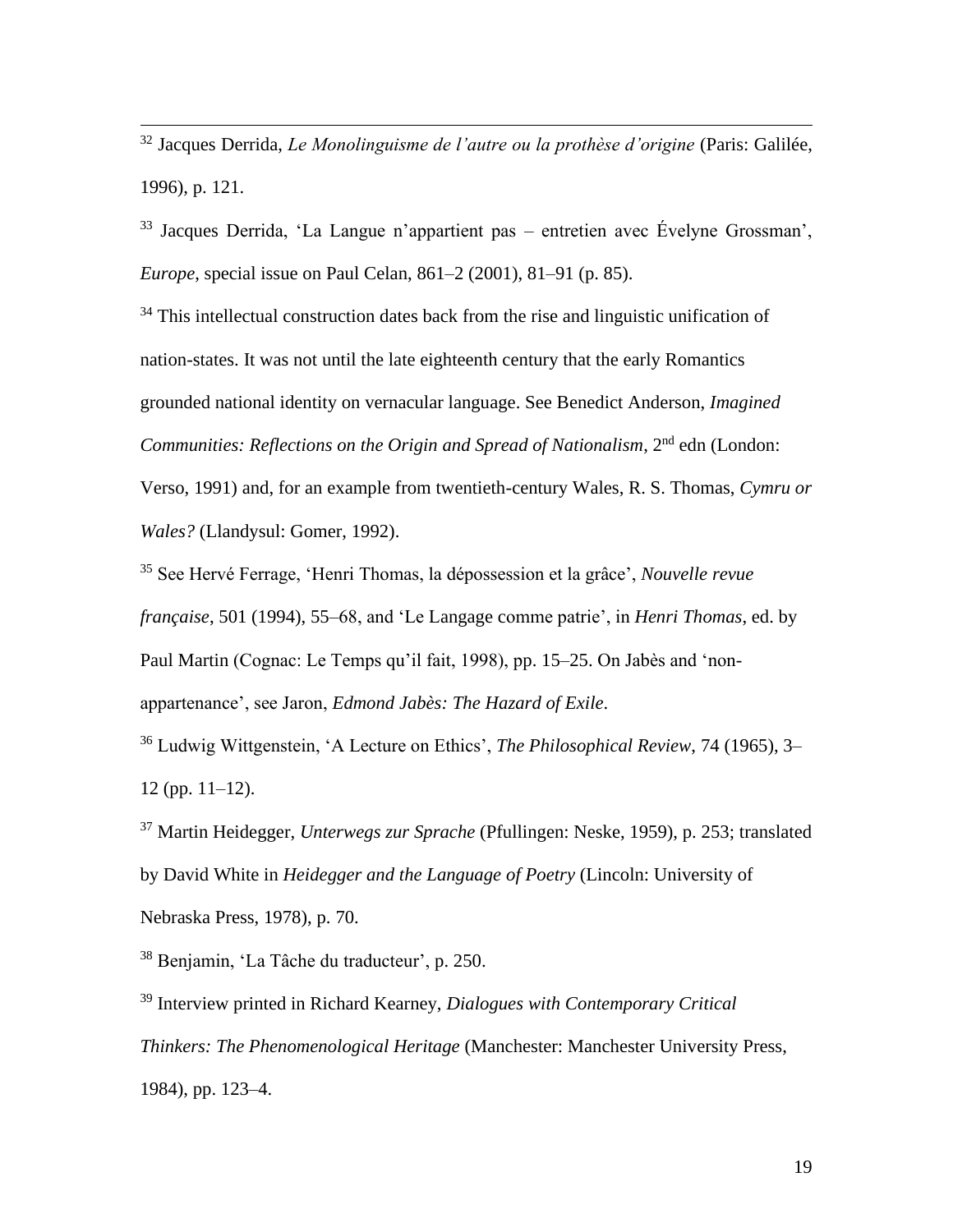<sup>40</sup> Derrida, *Le Monolinguisme de l'autre*, p. 118; 'Desceller ("la vieille neuve langue")', in *Points de suspension: entretiens* (Paris: Galilée, 1992), pp. 123–40, particularly pp. 127–8. Derrida also uses a foreign language in the title of his text 'Che cos'è la poesia?', ibid., pp. 303–8.

<sup>41</sup> In *L'Inhabité*, with engravings by Alberto Giacometti (Paris: Hugues, 1967), p. 7.

<sup>42</sup> See Martinez, *André du Bouchet*, pp. 63–77, and Wagstaff, *Writing Art: French* 

*Literary Responses to the Work of Alberto Giacometti* (Oxford: Peter Lang, 2011).

<sup>43</sup> Daniel Lançon, '"La Joie du don"', in *Heather Dohollau: l'évidence lumineuse*, pp. 9–

10 (p. 9). The phrase 'volonté de poème' is taken from Dohollau, *L'Adret du jour* (Bédée: Folle Avoine, 1989), n.p.

<sup>44</sup> Private interview, 11 July 2007.

<sup>45</sup> Private interview, 11 July 2007; *Une suite de matins* (Bédée: Folle Avoine, 2005), p. 47.

<sup>46</sup> Private interview, 6 October 2006.

<sup>47</sup> Private interview, 29 February 2002.

<sup>48</sup> *Un regard d'ambre* (Bédée: Folle Avoine, 2008), p. 101.

<sup>49</sup> Heather Dohollau, *La Venelle des portes* (Bédée: Folle Avoine, 1996), p. 76.

Inscription in Dohollau's special edition of *Derrida with his Replies: Contemporary* 

*Philosophers – Philosophes contemporains*, *Revue Internationale de Philosophie*, 52–53

(1998). Michael Bishop perceptively sees this fragment as Dohollau's 'motto': see

*Contemporary French Women Poets*, 2 vols (Amsterdam: Rodopi, 1995), I, p. 41.

<sup>50</sup> Jacques Derrida, *Béliers: le dialogue ininterrompu: entre deux infinis, le poème* (Paris:

Galilée, 2003), pp. 37–8.